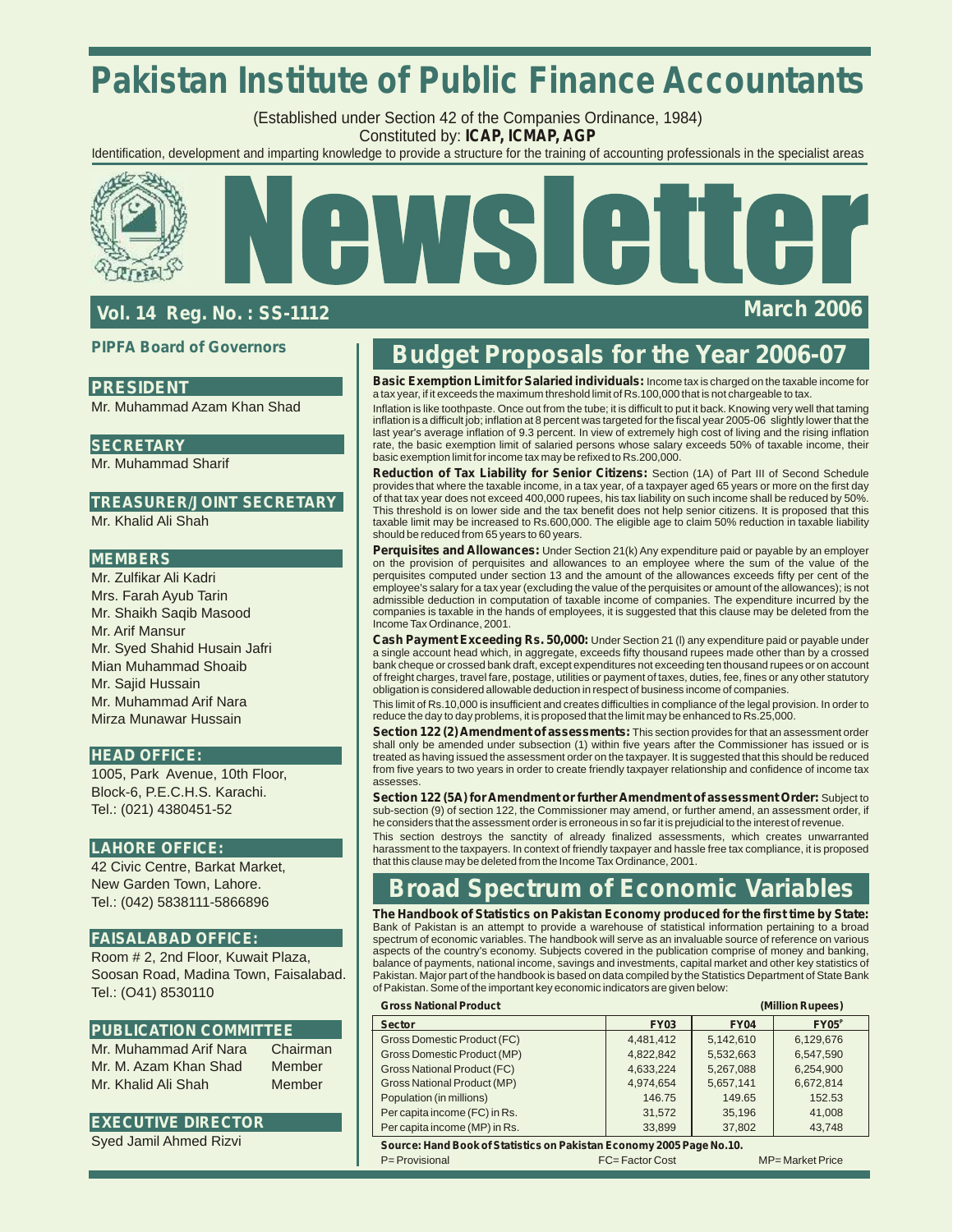

### **2 March 2006**

| Sectoral Share in Gross Domestic Product at FC |             |             |                   | (Million Rupees) |
|------------------------------------------------|-------------|-------------|-------------------|------------------|
| ∣ Sector                                       | <b>FY03</b> | <b>FY04</b> | FY05 <sup>P</sup> | $% share$ (Fv05) |
| Agriculture                                    | 941.942     | 962.527     | 1.034.292         | 23.1%            |
| Industry                                       | 889.031     | 995.453     | 1.097.198         | 24.5%            |
| Services                                       | 2.053.979   | 2,176,564   | 2,348,360         | 52.4%            |
| Total Gross Domestic Product (FC)              | 3.884.952   | 4.134.544   | 4.479.850         | 100.0%           |
| Growth Rate (%)                                | 4.8%        | 6.4%        | 8.4%              |                  |

*Source: Hand Book of Statistics on Pakistan Economy 2005 Page No.26 & 39.*

#### **Comparative Federal Budget Financial Year 03-05 (Million Rupees)**

| <b>Federal Government Revenue Receipts:</b>        | <b>FY03</b> | <b>FY04</b> | FY05 <sup>P</sup> |
|----------------------------------------------------|-------------|-------------|-------------------|
| <b>Tax Revenue - CBR</b>                           | 458,900     | 510,000     | 590,000           |
| Revenue (Other than CBR)                           |             |             |                   |
| (Petroleum, Gas, Other)                            | 66,882      | 70,108      | 36,289            |
| Non-Tax Revenue                                    | 175,794     | 180,875     | 249,017           |
| <b>Total Gross Receipts</b>                        | 701.576     | 760.983     | 875,306           |
| <b>Transfers To Provinces</b>                      | 192,819     | 211,412     | 245,296           |
| Revenue Receipts (Net)                             | 508,757     | 549,571     | 630,010           |
| Internal Resources (Capital Receipts & Public A/C) | 189,855     | 104,752     | 76.405            |
| <b>External Resources</b>                          | 169.009     | 144.820     | 197,640           |
| <b>Total Receipts</b>                              | 867,620     | 799,143     | 904,055           |
| Change in Provincial Cash Balance                  | 16,576      | 14.331      | 6,167             |
| <b>Privatization Proceeds</b>                      | 9,971       | 11,000      | 10,000            |
| Credit From Banking System                         | $-32,986$   | 74,038      | 80,783            |
| <b>Total Resources</b>                             | 861,181     | 898,512     | 1,001,005         |
| <b>Federal Government Expenditures:</b>            |             |             |                   |
| <b>Current Expenditure</b>                         | 673,312     | 714,019     | 784,680           |
| Development Expenditure                            | 35,870      | 59,146      | 82,091            |
| <b>Capital Disbursements</b>                       | 151,999     | 125,348     | 119,672           |
| Adjustments in PSDP                                |             |             | 14,562            |
| <b>Total Expenditure</b>                           | 861,181     | 898,513     | 1,001,005         |

*Source: Hand Book of Statistics on Pakistan Economy 2005 Page No. 85, 89 & 92*

#### **Scheduled Banks' Liquidity Position All Banks (Million Rupees)**

| Period |      | <b>Total Liquid Assets of all</b><br><b>Banks maintained</b><br>in Pakistan | <b>Minimum of Assets</b><br>Required to be held Under<br>Section 29 of the Banking<br>Cos. Ordinance | <b>Excess of Assets Being Held</b><br>Over the Minimum required<br>Under Section 29 Of the<br><b>Banking Cos. Ordinance</b> | <b>Percentage of Access</b><br>to minimum of Assets |
|--------|------|-----------------------------------------------------------------------------|------------------------------------------------------------------------------------------------------|-----------------------------------------------------------------------------------------------------------------------------|-----------------------------------------------------|
| 2003   | Jun. | 789.900.0                                                                   | 339.997.0                                                                                            | 449.903.0                                                                                                                   | 132%                                                |
|        | Dec. | 714.096.0                                                                   | 364,774.0                                                                                            | 349.322.0                                                                                                                   | 96%                                                 |
| 2004   | Jun. | 701.670.0                                                                   | 382.784.0                                                                                            | 318,886.0                                                                                                                   | 83%                                                 |
|        | Dec. | 594.569.0                                                                   | 408.376.0                                                                                            | 186.193.0                                                                                                                   | 46%                                                 |
| 2005   | Jun. | 719.678.0                                                                   | 450.694.0                                                                                            | 268.984.0                                                                                                                   | 60%                                                 |

*Source: Hand Book of Statistics on Pakistan Economy 2005 Page No.143*

## **IFAC News**

**IFAC's Public Sector Accounting Standards Board Issues New** Accountants (IFAC) is working to improve both the quality and uniformity of **Paper on U.S. Transition to Accrual Accounting:** To provide greater financial inform **Paper on U.S. Transition to Accrual Accounting:** To provide greater financial information reported by public sector entities around the world. In transparency and information in their financial reports an increasing numbe transparency and information in their financial reports, an increasing number of pursuit of this objective, the IPSASB has issued a Consultation Paper entitled transparency and other public sector entities are moving to ad governments and other public sector entities are moving to adopt the accrual and Accounting for Heritage Assets under the Accrual Basis of Accounting. The entities are moving the accrual sector entities are moving to addep basis of accounting. The International Public Sector Accounting Standards Consultation Paper includes a Discussion Paper, Heritage Assets: Can basets: Can basis of accounting Standards Can basis of accounting Bo Better?, r Board (IPSASB) of the International Federation of Accountants (IFAC) has Accounting Do Better?, internation published States (IS) in its Standards Board (ASB). released an information paper on the experiences of the United States (US) in its Standards Board (ASB).<br>Transition to accrual accounting entitled The Road to Accrual Accounting in the Accounting for heritage assets is an transition to accrual accounting, entitled The Road to Accrual Accounting in the United States of America.

and public sector entities worldwide. Many assets of significant cultural, artistic and historical importance and outstanding natural beauty are controlled by **IFAC's Public Sector Accounting Standards Board Issues** and historical importance and outstanding natural beauty are controlled by<br> **Consultation Paper on Heritage Assets:** The International Public public sector entities,

### **Corporate Sector**

Status of Companies" and "Shareholders' Rights" The booklet "Conversion of Status of Companies" is aimed to educate the investors about the procedures Status of Companies" is aimed to educate the investors about the procedures The guide booklets are a summary of the detailed procedures provided in the involved in conversion of a single member company into a multi-member company and a private company into a public company or vice versa. The guide the SECP to create awareness among the investors. It is advisable that these<br>booklet "Shareholders' Rights" is developed to create awareness amon shareholders of the corporate sector about their rights, with the main focus on the Companies Ordinance and the rules framed there under. The two ensuring members' participation in the company's affairs. The shareholders a

**SECP Launches Two Guide Booklets:** The Securities and Exchange Ordinance, 1984, exercise of which not only protects their interests but also Commission of Pakistan (SECP) has launched two quides, "Conversion of results in results in the implementation of good governance principles in the corporate entities.

involved in conversion of a single member company into a multi-member Companies Ordinance. The publications are part of a booklet series started by<br>Company and a private company into a public company or vice versa. The gui booklet "Shareholders' Rights" is developed to create awareness among the guide booklets should be studied in conjunction with the relevant provisions of shareholders of the corporate sector about their rights, with the ma ensuring members' participation in the company's affairs. The shareholders are publications can be obtained from the SECP head office and its regional offices entitled to various rights under the various provisions of the in eights cities and also available at the SECP's website, www.secp.gov.pk

## **Financial Sector**

**committed to the development of this industry. She impressed upon the heads of present and up-coming full committed to the development of this industry. She impressed upon the heads of present and up-coming full slamic ba** 

Speaking on the occasion, she said that Islamic banking was growing rapidly not

**State Bank Committed to Develop Islamic Banking in the** only in Pakistan but also throughout the world. She said that the Islamic banking<br>Country: The Governor, State Bank of Pakistan, Dr. Shamshad Akhtar has great potent Country: The Governor, State Bank of Pakistan, Dr. Shamshad Akhtar has great potential to grow in future in Pakistan and the State Bank was Islamic banks to meet the growing challenges in the development of Islamic banking.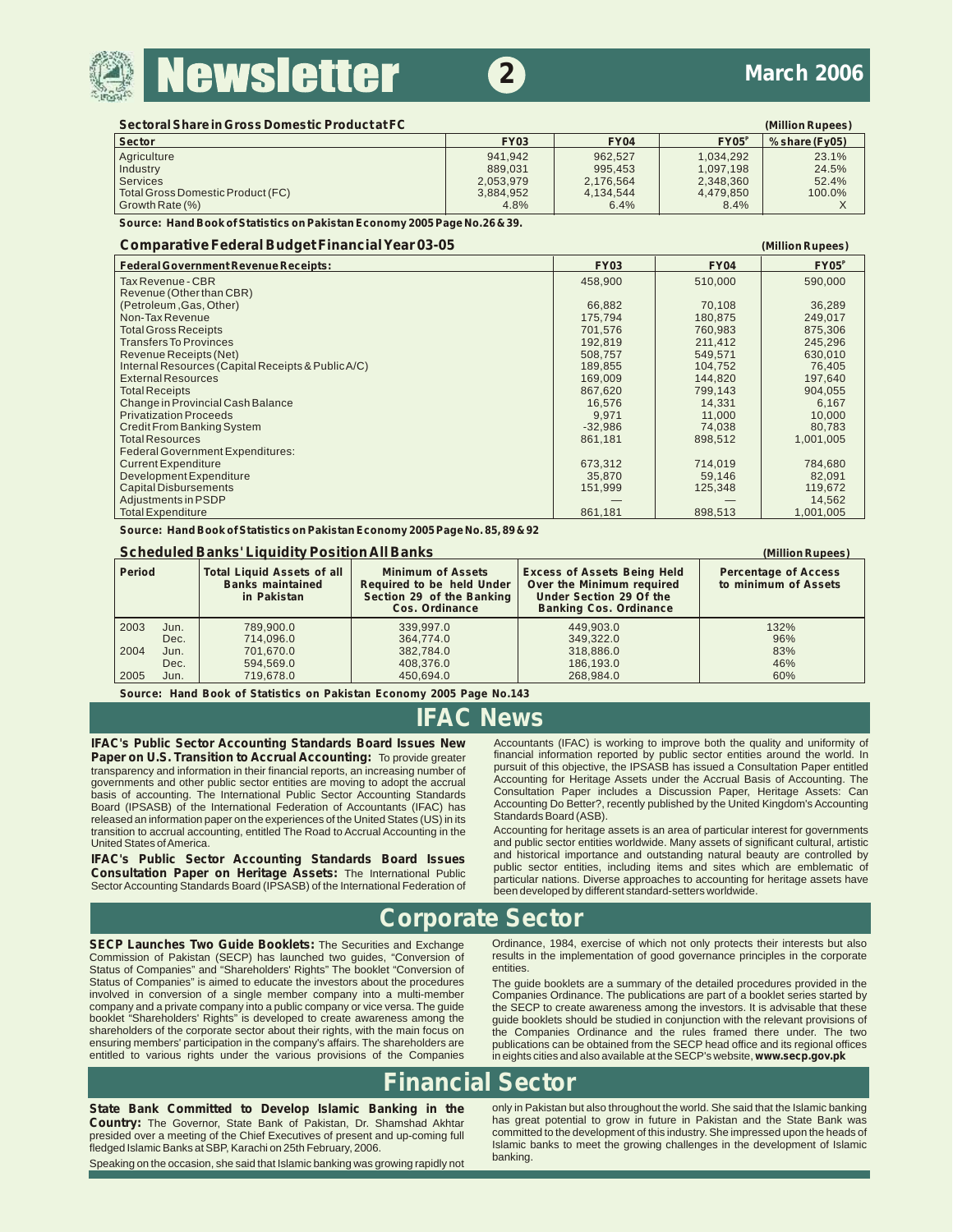## ewslette **3**

The Chief Executives of Islamic Banks highlighted the issues facing the industry in its early stages of development. These include, for example, liquidity

'Pakistan has provided a supportive policy and regulatory framework for Islamic management which would require an effective development of Islamic inter bank<br>banking due to which investors of international repute are comin banking due to which investors of international repute are coming to establish market and trained human resources. They were of the view that the rapid growth of Islamic banking in the country would be dependent on providing level<br>playing field to both the conventional and Islamic Banks. The SBP has clarified to Bank has set up a dedicated Islamic Banking Department for the promotion and playing field to both the conventional and Islamic Banks. The SBP has clarified to regulation of this industry.<br>The Chief Executives of Islamic Banks highlighted the issues facing the industry that there is a level playing field for Islamic Banks and has agreed to<br>The Chief Executives of Islamic Banks hi

## **Notifications**

the Government of the Islamic Republic of Pakistan and the Government of publication in the official Gazette.<br>Bosnia and Herzegovina have executed a Convention for the Avoidance of 2. Any objection or suggestion which may Bosnia and Herzegovina have executed a Convention for the Avoidance of 2.<br>Double Taxation and the Prevention of Fiscal Evasion with respect to Taxes on inc

**S.R.O. 85(I)/2006 dated the 3rd February, 2006:**- The Federal Government is **DRAFT AMENDMENT** pleased to direct that the following further amendment shall be made in the In the aforesaid rules,-

Second Schedule to the said Ordinance, namely:-<br>In the aforesaid schedule, in Part-IV, after clause (59), the following new clause (1) ofter clau

" (60 Provisions of sections 148 and 153 shall not apply to fully as well<br>partly designed/assembled cypher devices, for use within the country as are<br>verified by the State Bank of Pakistan or the National Bank of Pakistan<br>

**S.R.O.60(I)/2006 dated 25th January, 2006.** The Federal Government is pleased to direct that in the Second Schedule to the said Ordinance, the following amendment shall be made and shall be deemed to have been so made (ab

In the aforesaid Schedule, in Part-IV, in clause (56), after sub-clause (xv), the (a) Chartered A contracted A<br>following now sub-clause chall be added namely: following new sub-clause shall be added, namely:-<br>"(yvi) off-bighway dumn trucks and transit mixers "

S.R.O. (I)/2006 dated the 3rd January, The following draft amendments are<br>
stropposed to be made in the Income Tax Rules, 2002, and are published for the (c) a legal practitioner entitled to practice in any Civil Court in proposed to be made in the Income Tax Rules, 2002, and are published for the information of all persons likely to be affected thereby and notice is given that the

**Income Tax: S.R.O.108(I)/2006 dated the February 7, 2006**:- WHEREAS draft amendments will be taken into consideration after fifteen days of its the Geven prodition in the official Gazette.

Double Taxation and the Prevention of Fiscal Evasion with respect to Taxes on respect of the said draft amendments before the expiry of the aforesaid period<br>Income on 24th August. shall be considered by the Central Board of Revenue.

- 
- 
- 
- 
- "e-intermediary" means a person registered as,-<br>(a) Chartered Accountant with the Institute of Chartered Accountants
- (xvi) off-highway dump trucks and transit mixers."<br>(b) Cost and Management Accountants of Pakistan;<br>(b) Cost and Management Accountants of Pakistan;
	-

## **ICMAP News**

**Institute of Cost and Managements Accountants of Pakistan**, fastest pace in two decades. The strong economy recovery since 2002-03<br>Karachi Branch Council organized Pre- Budget Seminar 2006 07 accompanies by macroeconomic **Karachi Branch Council organized Pre- Budget Seminar 2006 07** accompanies by macroeconomic stability has been underpinned by prudent on March 25, 2006: The Chairman Central Board of Beyenue (CBP) Mr **on March 25, 2006:** The Chairman Central Board of Revenue (CBR) Mr.<br>
Muhammad Abdulllah Yusuf, in his address to the participants said that the<br>
marked improvement in productivity and in consumer and investormed to a<br>
gov economic growth rate is very encouraging which would indeed generate good<br>investment activities in the country and create new jobs and alleviate poverty.<br>economic recovery supported by a robust performance in industriance investment activities in the country and create new jobs and alleviate poverty.<br>The economy continues to perform strongly despite rising oil prices and and service extra-ordinary strengthening of domestic demand; reduction

is one downward footing and the year is likely to end with an average inflation of<br>8.0 percent. Both exports and imports are growing at high double-digit with 8.0 percent. Both exports and imports are growing at high double-digit with **Mr. Sher Afgan Malik** concluded that on the back of strong economic recovery<br>import growth likely to slow down during the second half of the curr import growth likely to slow down during the second half of the current fiscal year. the current fiscal year (2005-06) was envisaged to consolidate the gains made<br>Both trade and current account deficits are high and rising Both trade and current account deficits are high and rising. In the absence of over the last three years and also address the challenges of economic recovery<br>both short and long-term corrective policy measures these two de both short and long-term corrective policy measures these two deficits may mentioned above. Accordingly, the real GDP was targeted to grow by 7.0<br>Thercent: supported by a 4.2 percent growth in agriculture 12.0 percent grow

decidedly growth-oriented, providing for strong public sector spending, declining debt service costs; intensification of spending on alleviating poverty

view that Pakistan's economy has continued to perform strongly over the last several years with economic growth accelerating to 8.4 percent in 2004-05, it's

The economy continues to perform strongly despite rising oil prices and and service extra-ordinary strengthening of domestic demand; reduction in<br>destruction caused by the October 08, 2005 earthquake. Although cotton and f sugarcane production would be less that last year but other components of remittances continue to maintain its momentum; stability in exchange rate; a sharp reduction in the public and external debt burden; privatization p sharp reduction in the public and external debt burden; privatization program<br>moving forward with a brisk pace; and Pakistan re-entering international capital Therefore, the growth target of 7.0 percent is likely to be achieved. While<br>revenue position is better than the target the expenditure side is under pressure<br>owing on account of earthquake related expenditures. Consequentl

percent; supported by a 4.2 percent growth in agriculture, 12.0 percent growth in manufacturing and a 6.5 percent growth in all other sectors. Inflation is like **Chairman CBR** quoted that Prime Minister of Pakistan has directed that outlay that manufacturing and a 6.5 percent growth in all other sectors. Inflation is like<br>of the public sector development programs for the next fina **Mr. Muhammad Abdullah Yusuf** said the fiscal policy stance remained current account deficits amounting to \$5.035 billion and \$ 3.157 billion,

and investing in infrastructure. Pakistan has made considerable progress in<br>
recent years on fiscal side. The overall fiscal deficit that averages nearly 7.0<br>
recent of the GDP in the 1990s has declined to 3.3 percent in 2 consistent business friendly policies would be made for providing maximum incentives and concessions in this regard.

In the aforesaid schedule, in Part-IV, after clause (59), the following new clause (a) after clause (a), the following new clauses shall be inserted, namely:-<br>shall be added, namely:-<br>"(aa) "Computerized Payment Receipt" m